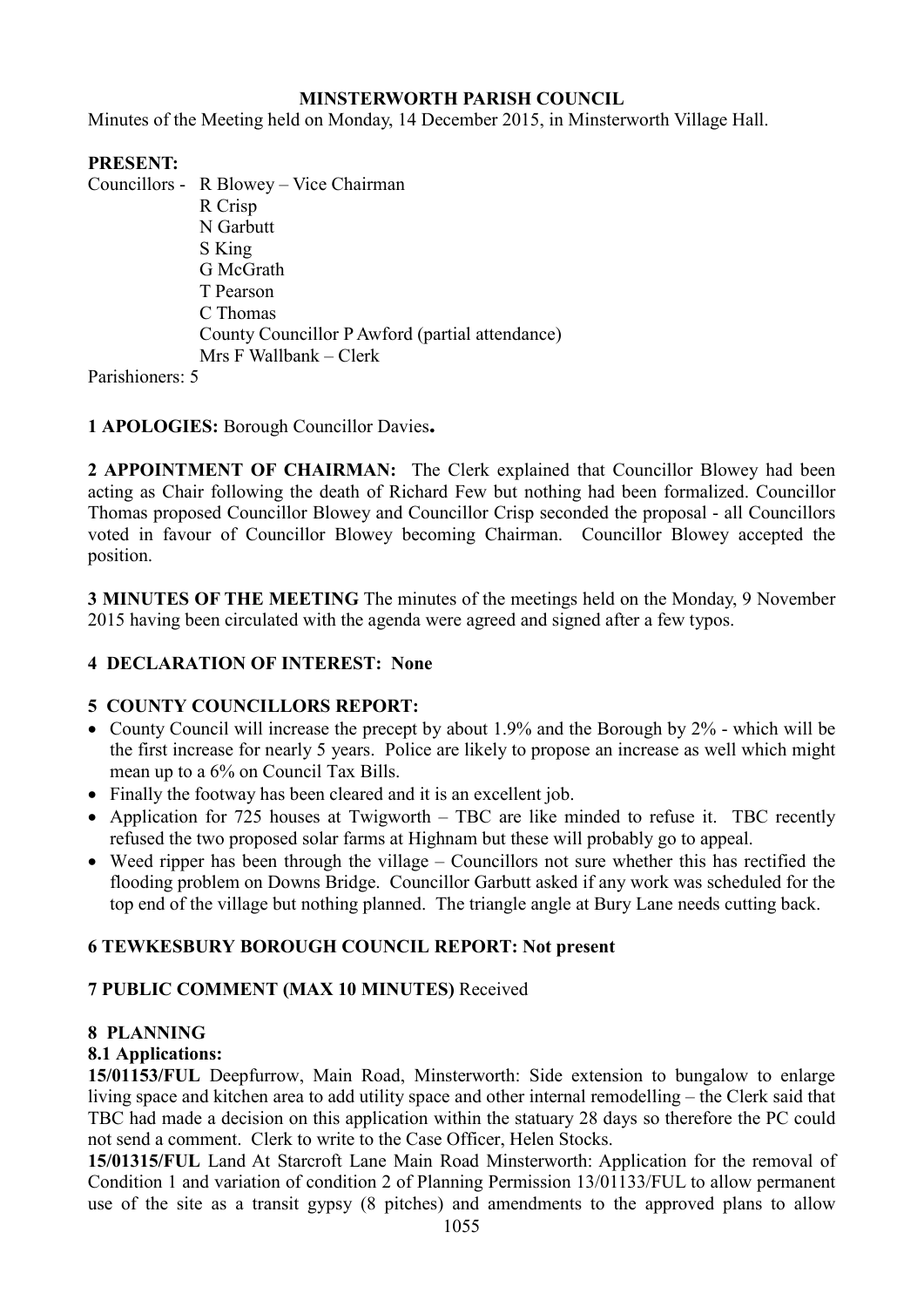reconfiguration of the site layout. It was agreed that the Parish Council **objects** to this application and the Chairman would draft a response for TBC.

**8.2 TBC Decisions: 15/01153/FUL** Deepfurrow, Main Road, Minsterworth: Side extension to bungalow to enlarge living space and kitchen area to add utility space and other internal remodelling - Granted

#### **8.3 Appeals: None**

**8.4 Planning and Travellers:** Councillor Blowey reported:

- The initial GTTS document from the JCS for comment was impossible for the Councillors to understand.
- Paul Hardiman, Planning Policy Officer at TBC subsequently provided a shorter and clearer position statement and this had been studied by the PC.
- PC responded by saying that the PC's concerns still remained as none of the points that the PC raised previously eg in the letter to Elizabeth Orde, Planning Inspector, had been addressed
- Paul Hardiman then sent an email addressing the PC's on-going concerns in turn.

Councillor Awford said that the Inspector would be releasing an interim report in the spring on the JCS. It was agreed that the PC would discuss and appraise Mark Harper MP about the Traveller situation in Minsterworth.

| 9. FINANCIAL MATTERS                      |          |                  |                   |
|-------------------------------------------|----------|------------------|-------------------|
| 9.1 Accounts for payment and receipts:    |          |                  |                   |
| Mrs $F$ J Wallbank $-$                    |          |                  |                   |
| Salary 1-31 December 2015                 | 348.10   |                  |                   |
| Less Tax                                  | 19.80    | 328.30           | Cheque No: 101317 |
| <b>Inland Revenue</b>                     |          | 19.80            | Cheque No: 101318 |
| Parish Magazine Printing:                 |          |                  |                   |
| Printing The Villager A5 booklet          |          |                  |                   |
| 194 copies of 24 pages – December         |          | 75.20            | Cheque No: 101319 |
| Minsterworth Village Hall:                |          |                  |                   |
| Meeting 9.11.15                           |          | 28.60            | Cheque No: 101320 |
| Parish Online Mapping:                    |          |                  |                   |
| Annual Fee                                | 28.00    |                  |                   |
| Setup Fee                                 | 20.00    |                  |                   |
|                                           | VAT 9.60 | 57.60            | Cheque No: 101321 |
| System Force IT:                          |          |                  |                   |
| Renewal of contract for hosting           |          |                  |                   |
| Website                                   | 30.00    |                  |                   |
|                                           | VAT 6.00 | 36.00            | Cheque No: 101322 |
| Minsterworth Church: Donation towards     |          |                  |                   |
| Maintenance of Church for 2015            |          | 175.00           | Cheque No: 101323 |
| Mrs F J Wallbank: Expenses for the period |          |                  |                   |
| May - December 2015:                      |          |                  |                   |
| Travelling                                | 9.00     |                  |                   |
| Photocopying                              | 17.40    |                  |                   |
| Telephone/Broadband                       | 16.00    |                  |                   |
| Postage, paper, printer cartridge, etc    | 25.27    |                  |                   |
| Use of room for Jan-Dec 2015              | 75.00    | 142.67           | Cheque No: 101324 |
| <b>Total:</b>                             |          | £720.50          |                   |
|                                           |          | 105 <sub>6</sub> |                   |

# **9. FINANCIAL MATTERS**